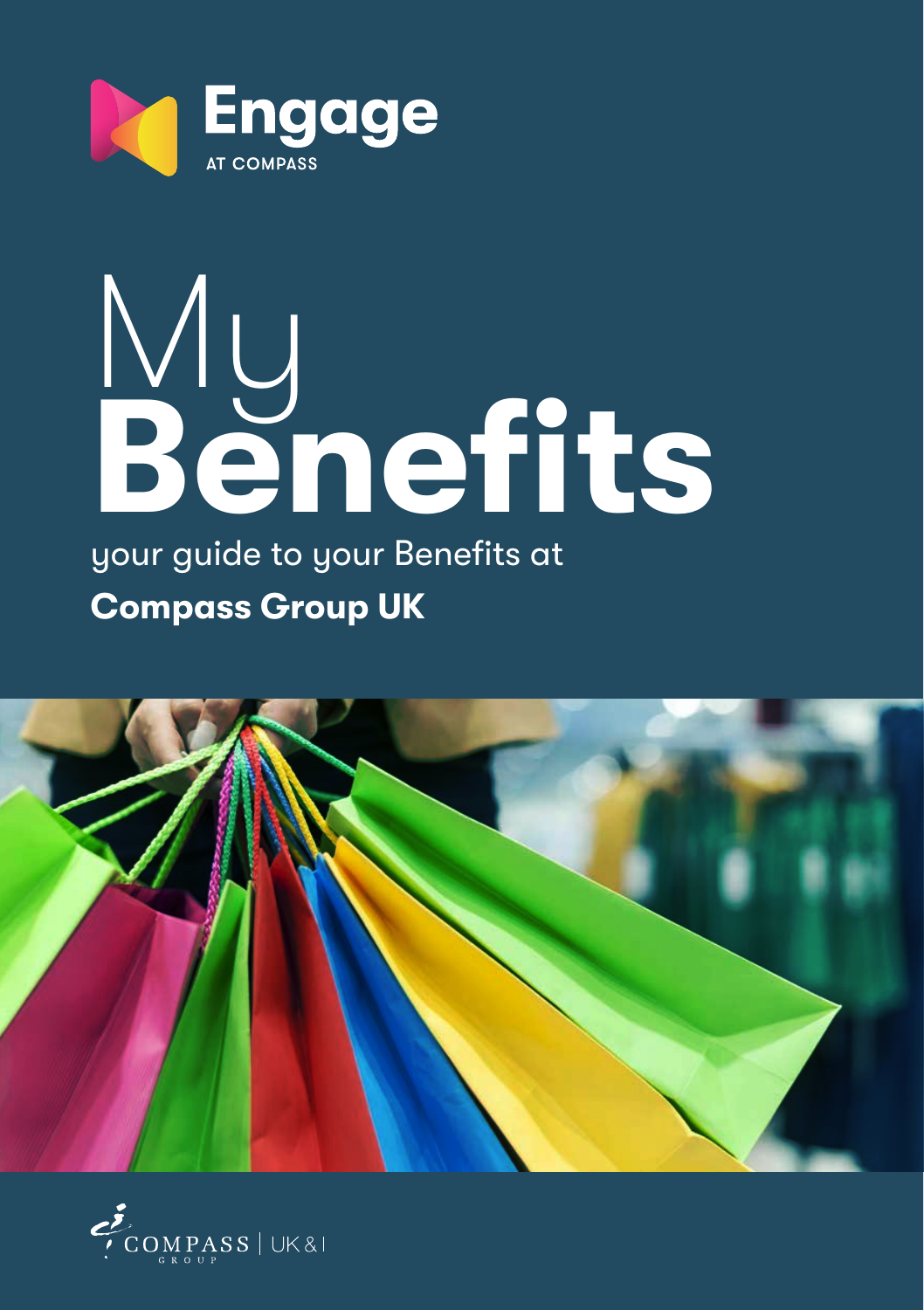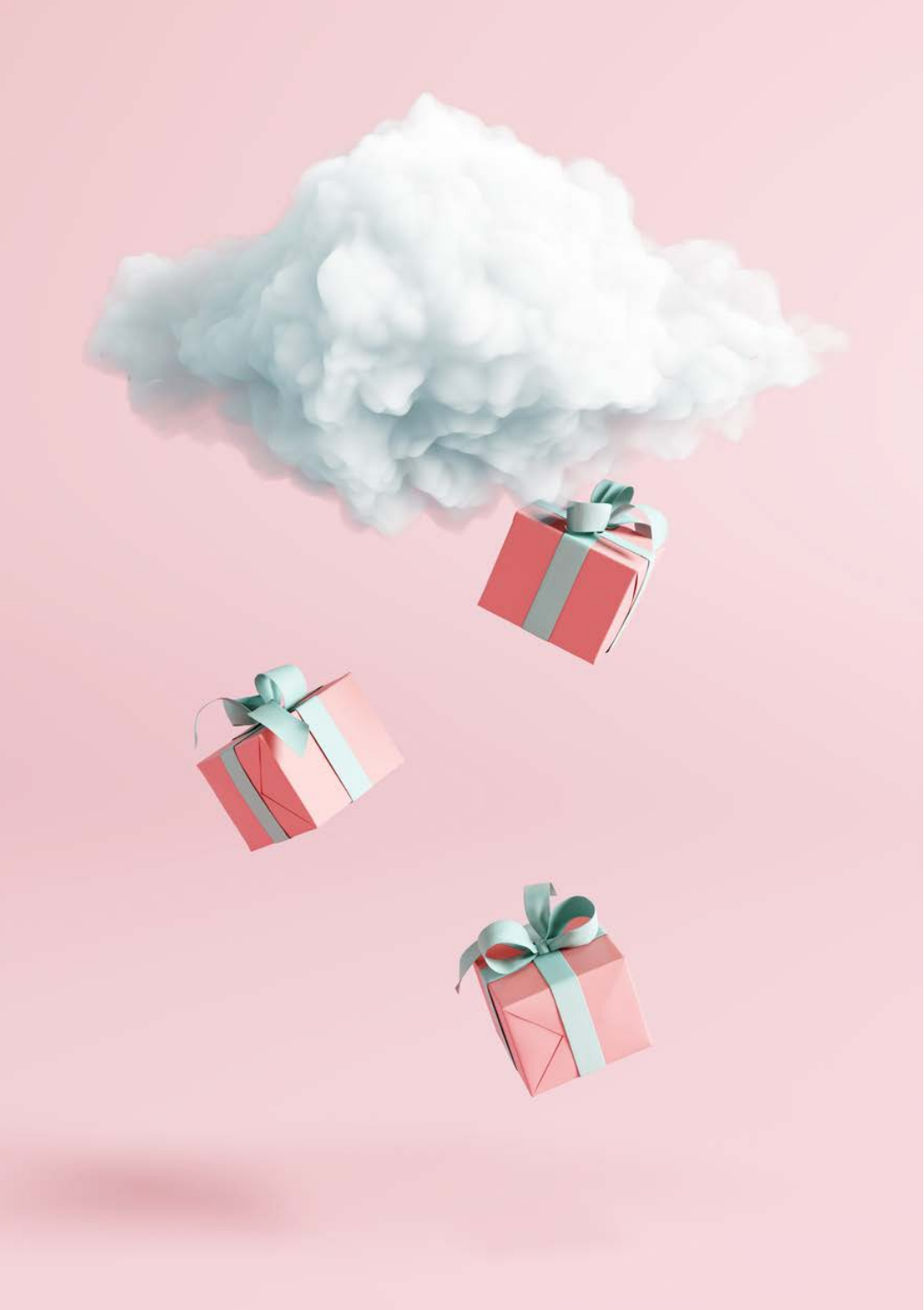## **Welcome to your exclusive Compass benefits!**

We're delighted to offer you a variety of benefits to support your overall wellbeing. In here you will find the benefits available to you and information on how to access them. This booklet has something for everyone whether you'd like to find out more about your pension, you're thinking about your career development, want to find out more about flexible working, need to speak to someone through our Employee Assistance Programme or want to save some cash from your everyday shopping.

We hope this provides you with enough information to make the most of your benefits and for more details please speak to uour recruiter.

#### **Donna Catley**

Chief People Officer, Compass Group UK & Ireland

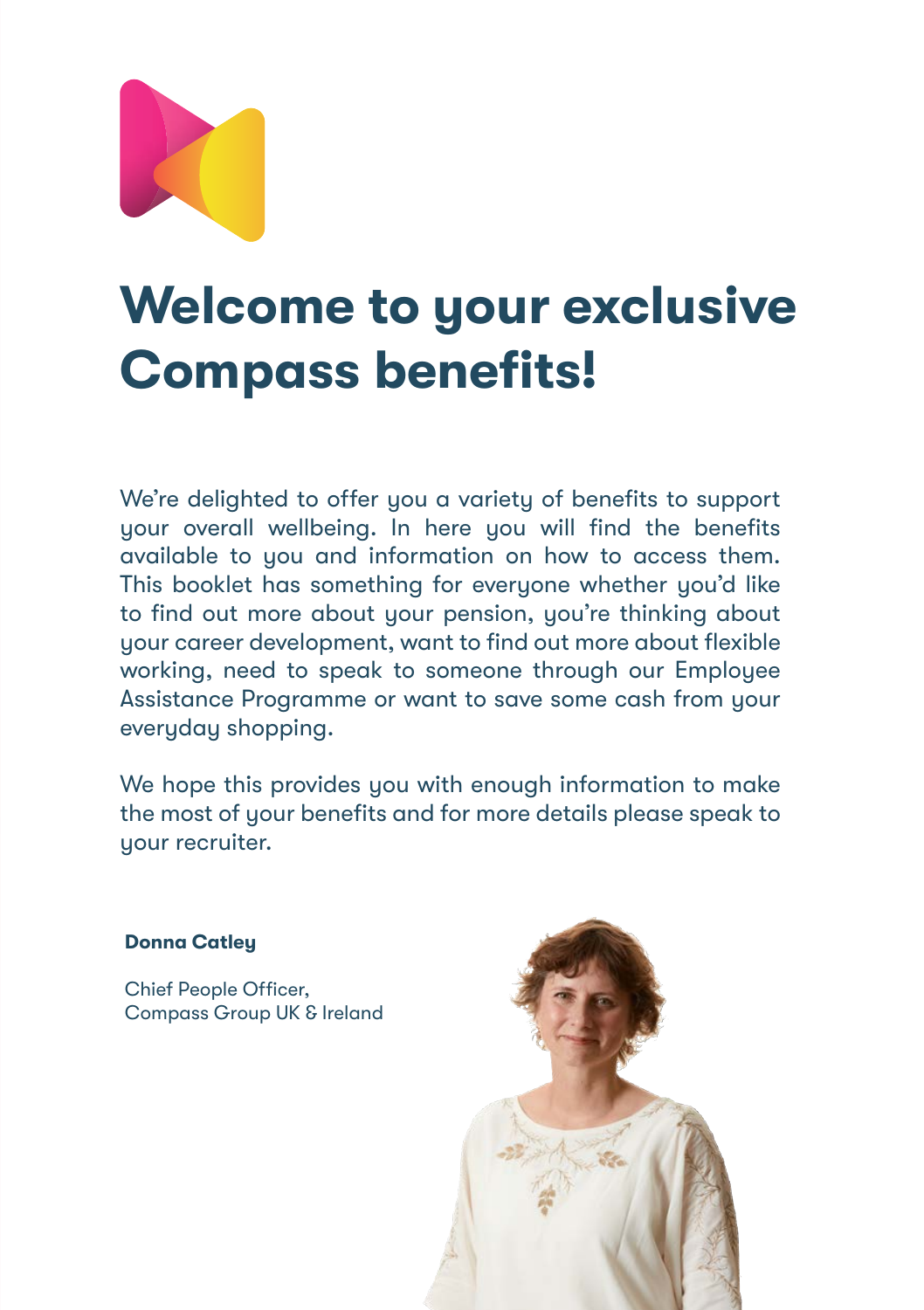

### *Perks at Work*

#### **Your exclusive benefits and wellbeing platform.**

Perks at Work is our go to hub of all the amazing extras you can receive as a colleague. It stores all the information on the benefits available to you. It is also a savings and discounts site which enables you to make your money go further with savings from everyday shopping at supermarkets, cinema tickets, clothes, technology, utilities, family days out and holidays. New starters will receive an e-mail with instructions on how to register.

#### **Spread the word to your family and friends.**

Share your savings with up to five additional family members or close friends. Just select 'Invite a Friend' and they can enjoy the same savings as you excluding all "Exclusives" benefits which are only available to Compass colleagues.

### **Development**



#### *Personal Development*

Colleagues have access to hundreds of modules of free training through **MyLearning**. As well as job-related training there are lots of courses from communication to cooking to mental well-being all at your fingertips.

### **CARFFR PATHWAYS**

### *Career Pathways*

Compass has developed a set of pathways for everyone in the Compass family - from frontline teams such as cleaning and culinary through to our central functions and support staff. Our Career Pathways offer you a variety of development options whether you want to: 'Move Up', 'Move Across' or 'Master your Craft'.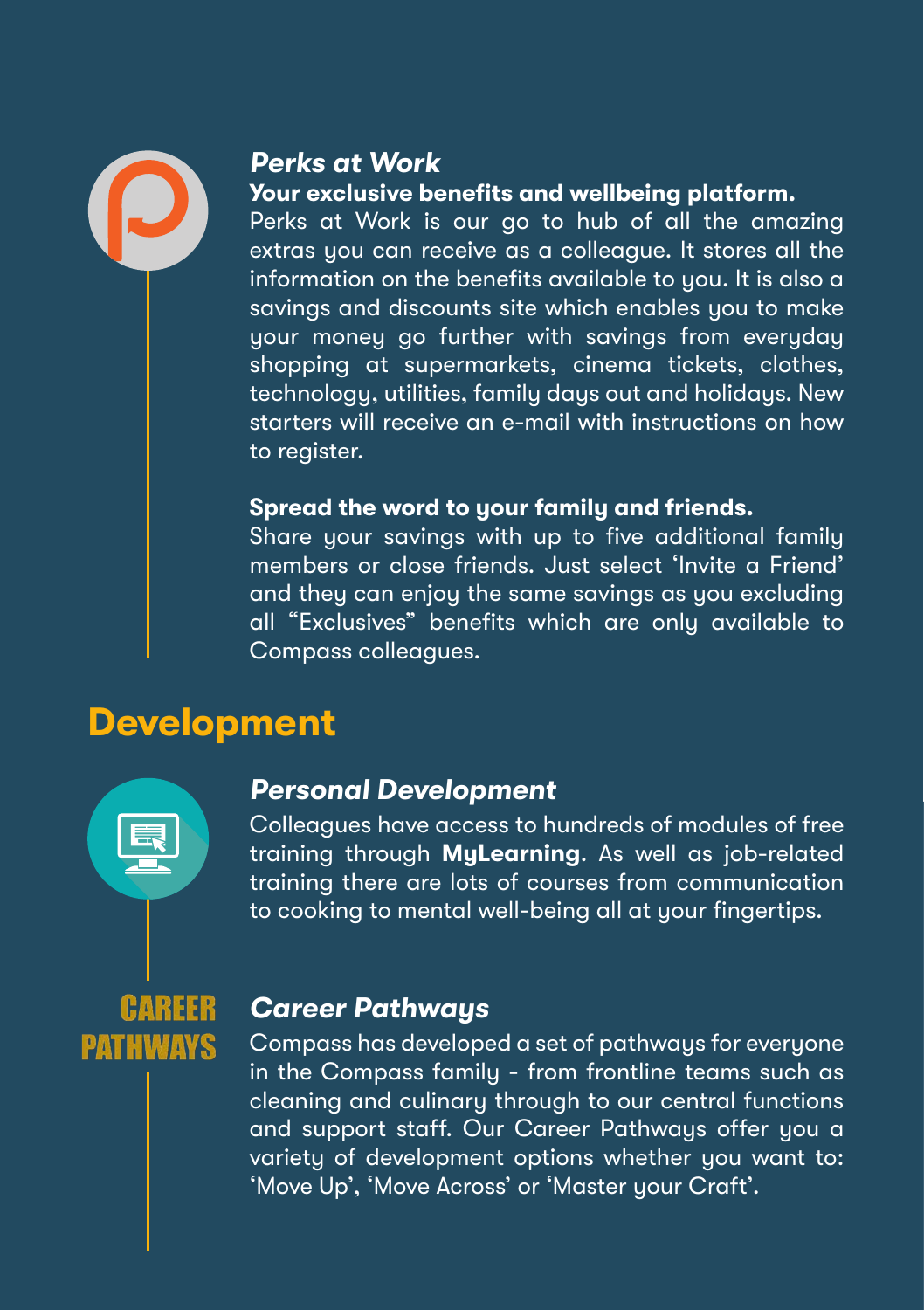### **Flexible Working**

### *Flexible Working Culture*

Compass understands how important flexibility is to help support our colleague's lifestyles. All colleagues are entitled to request flexible working to help balance their home and work life.

### *Additional Leave Purchase*

Compass is committed to supporting our colleagues work-life balance and acknowledges that some colleagues may wish to take more than their standard contractual annual leave entitlement. Additional Leave Purchase gives colleagues the opportunity to purchase additional holiday, up to a maximum of ten days (for full-time colleagues).

\* Subject to qualifying conditions and eligibility.

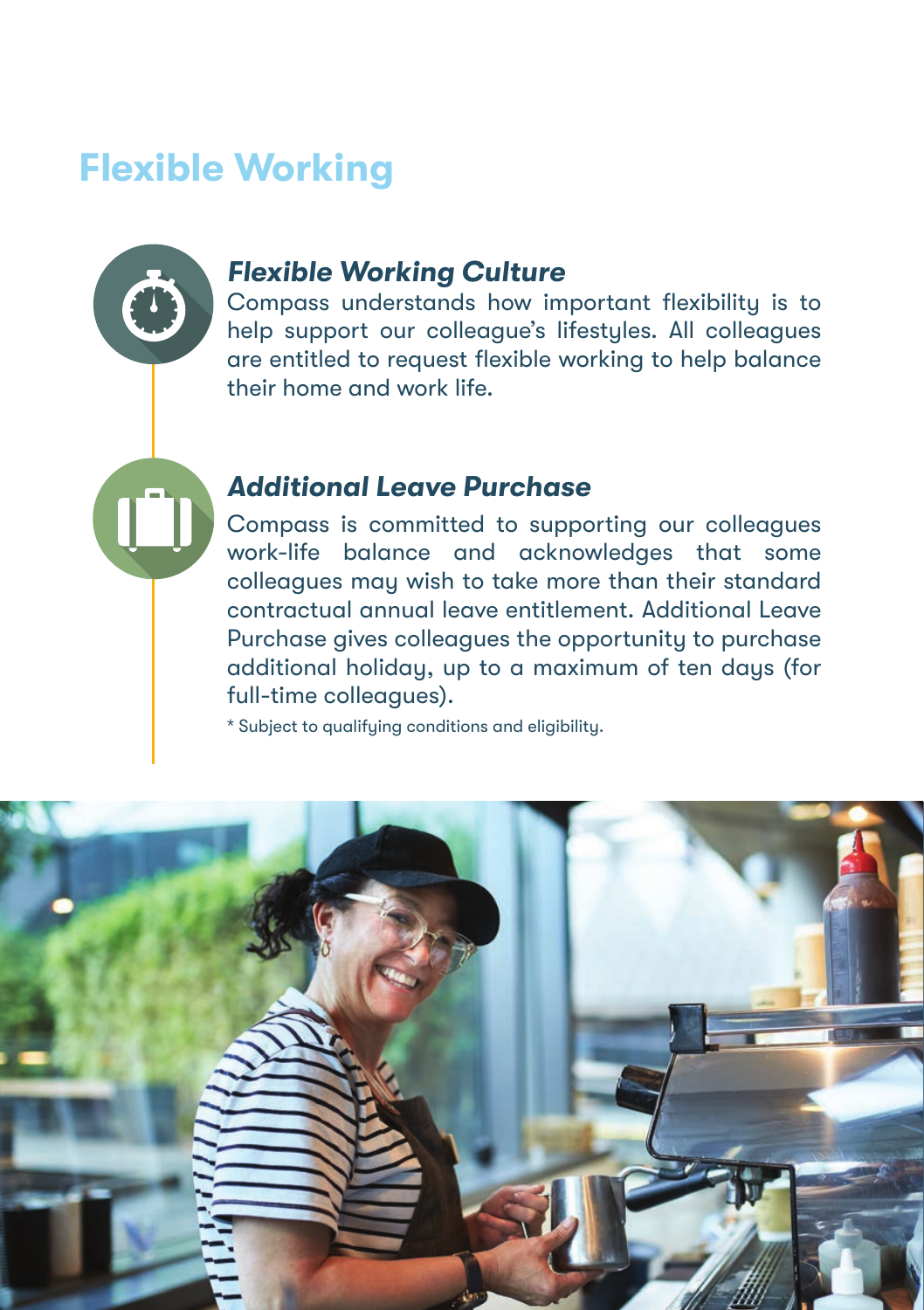### **Recognition**



### *Be A Star*

Rolling out the red carpet to recognise our teams! Recognising our people isn't something "extra" to do. It's the natural and the right thing to do.

- Anyone can nominate another colleague
- Winners receive *£250*
- Winners and their nominator are invited to a special 'lunch on us" event.

• One overall winner will receive *£10,000* at the end of the year.



### *Long Service Awards*

Colleagues are recognised for reaching milestone years for their loyalty and commitment to the Compass. Recognitions are marked every *5 years*. Are you due a long service award? Speak to your line manager to find out more.

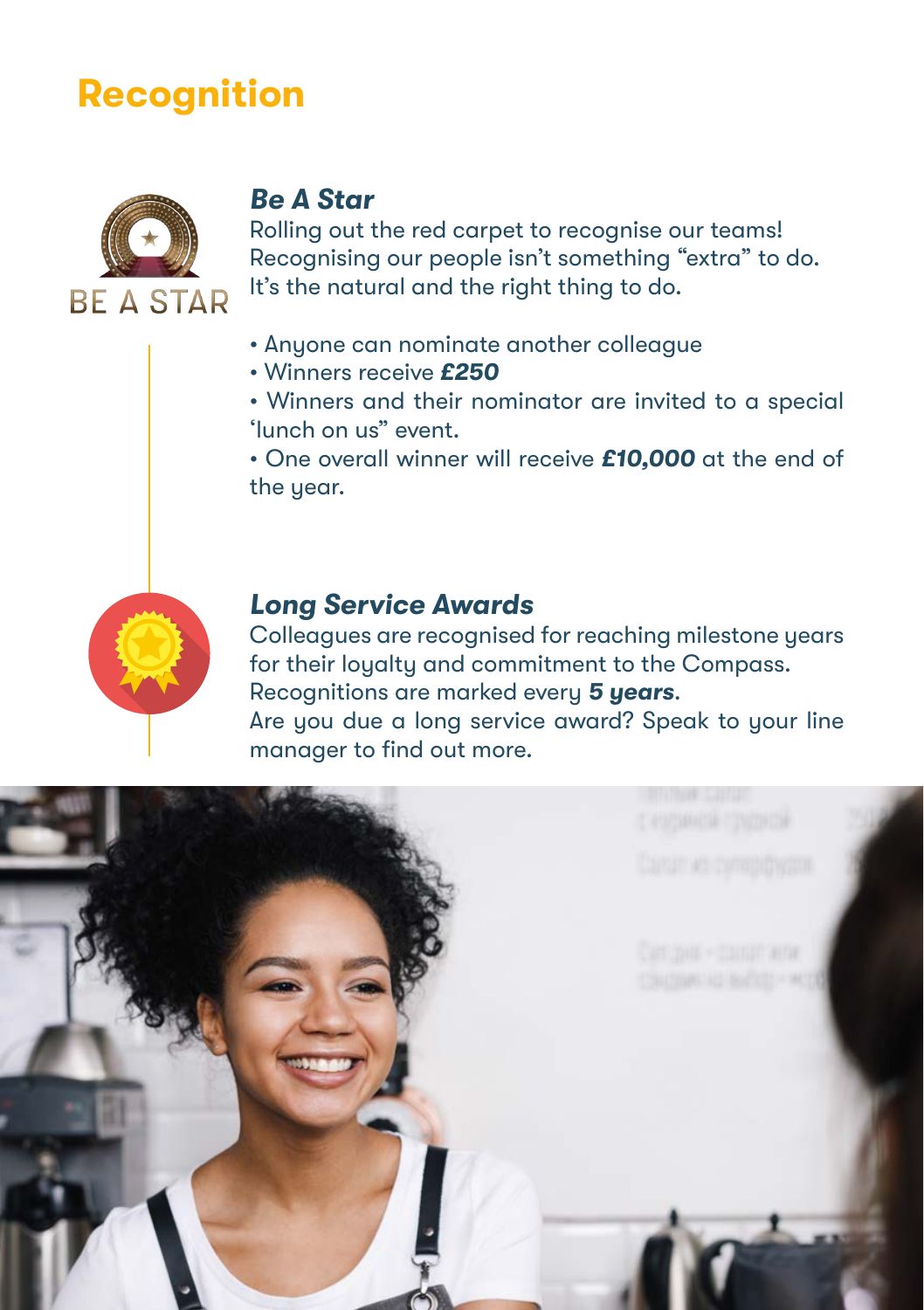## **Emotional Wellbeing**

### *You Matter*

We aim to promote and support the mental health and wellbeing of our colleagues. We want to create positive working environments, a culture of openness and acceptance, encourage colleagues to look out for each other's mental health as well as their own and the time to talk ensuring that managers and colleagues know where to go for support in dealing with mental health issues. For more information including who your Reps & Ambassadors are, Resources and Webcasts please speak to your line manager.

### *Employee Assistance Programme*

Our EAP provides you with a wide range of advice and support on personal and work-related situations that you may need some help or guidance to work through. Colleagues can contact experienced, professional counsellors for free confidential and impartial support **24 /7, 365 days** a year if they would like to discuss any issue.

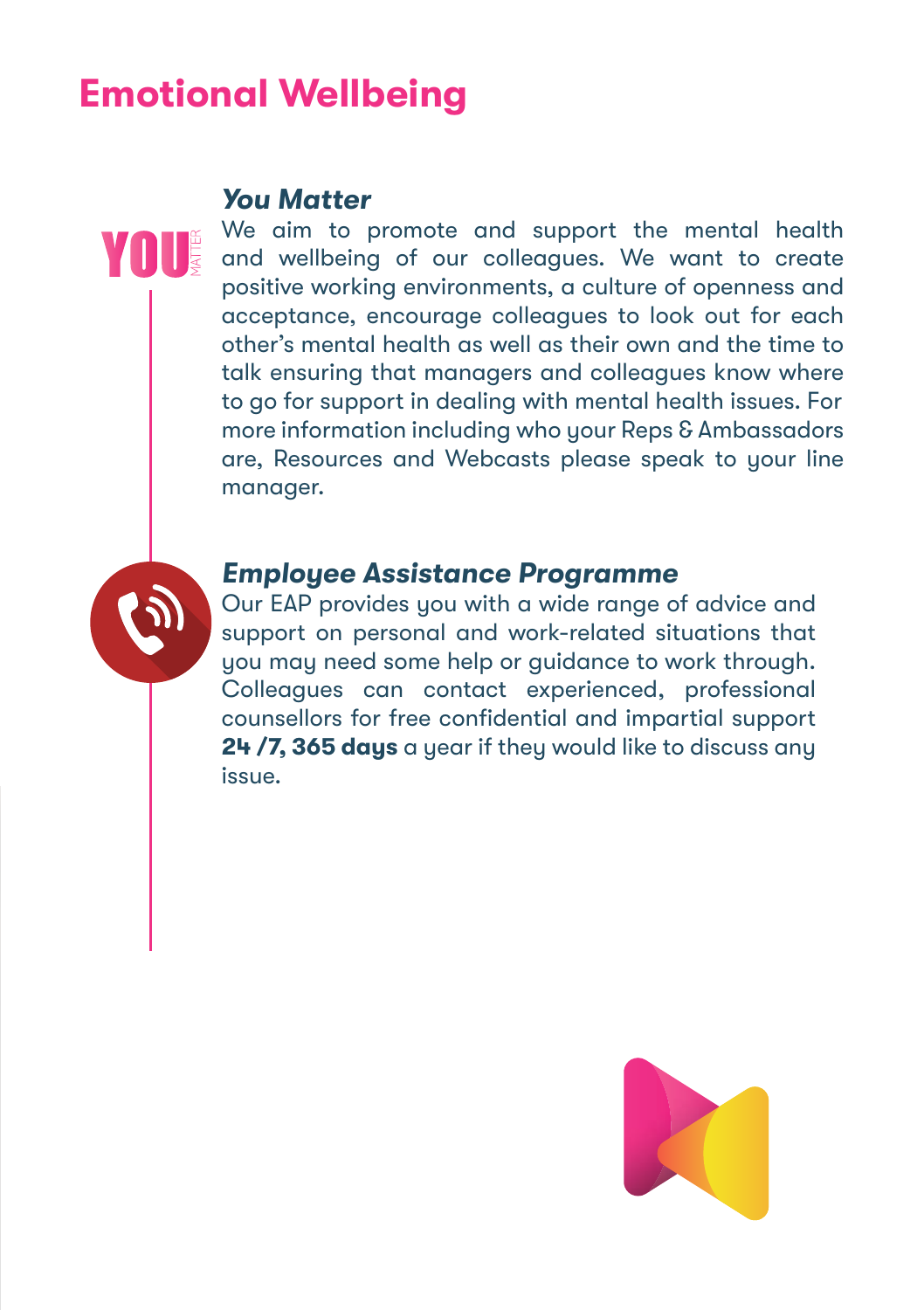## **Physical Wellbeing**



Compass has partnered with PureGym and Nuffield Health Club to offer our colleagues exclusive membership discounts to support your physical wellbeing. Please visit **Perks at Work** Exclusives for more information.

#### *Community Online Academy*

The Community Online Academy is a free wellbeing resource offered by Perks at Work. You can join in on interactive classes (kids and adults) via Zoom with top quality instructors. From physical to emotional wellbeing, the Community Online Academy is here to help you stay healthy, curious and connected." For more information, please visit the **Community Online Academy.**

### *Medicash*

Compass offers a discounted health cash plan that provides cash back on a wide range of medical treatments. With a small monthly payment, it is a simple, affordable way to cover healthcare costs for you and your family.

Cover includes but is not limited to:

- Dental treatment and or injury
- Optical costs including contact lenses
- Consultant appointments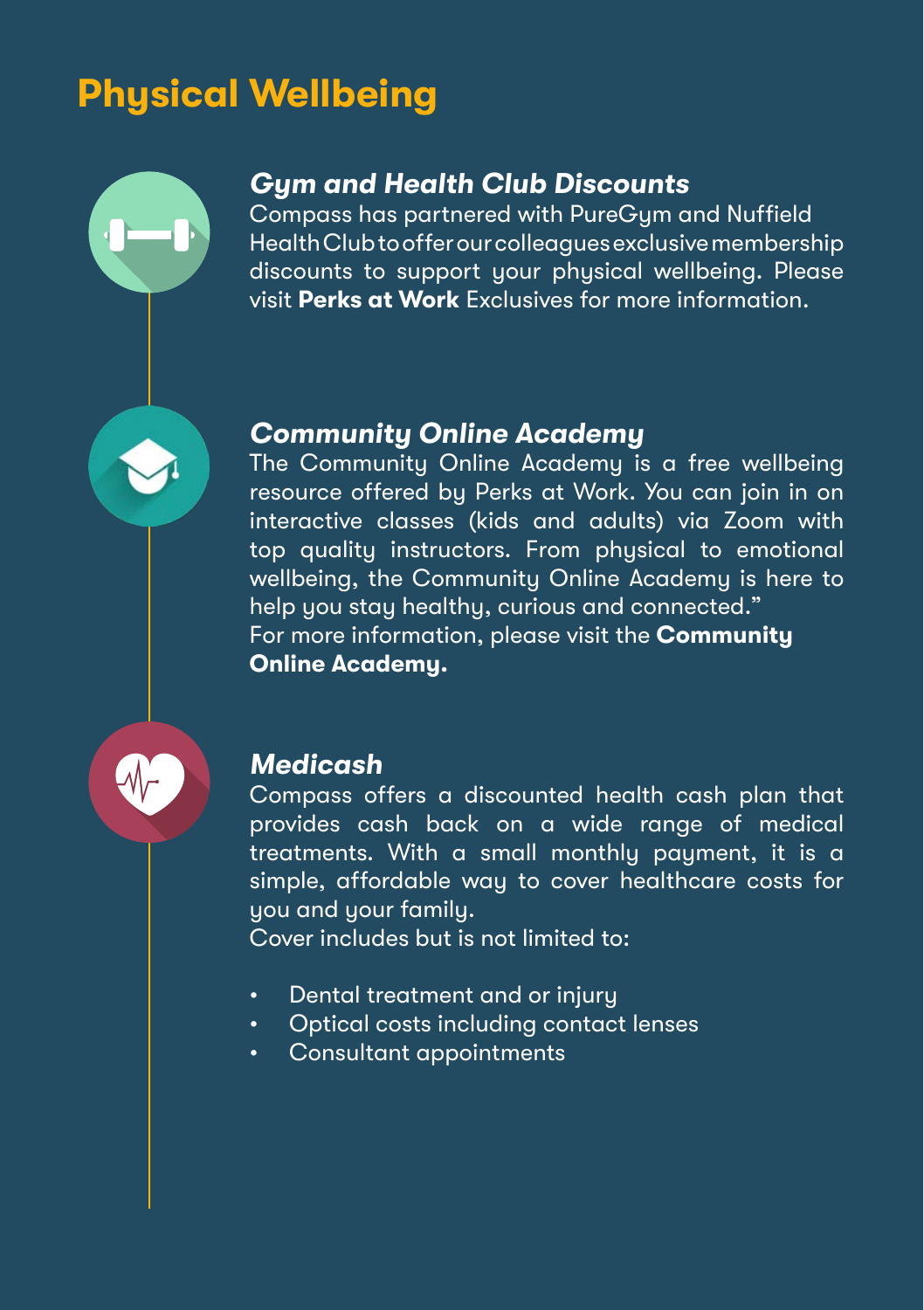## **Healthy Eating**



### *Nourished Life*

Nourished Life is our dedicated website that focuses on several key areas including food and nutrition, lifestyle, sleep, recipes and direct interaction with Compass health and nutrition experts. You can find expert information on allergens and nutrients, key advice on the importance of sleeping well and over 100 different recipes specifically designed to make at home.

#### NOURISHED . LIFE

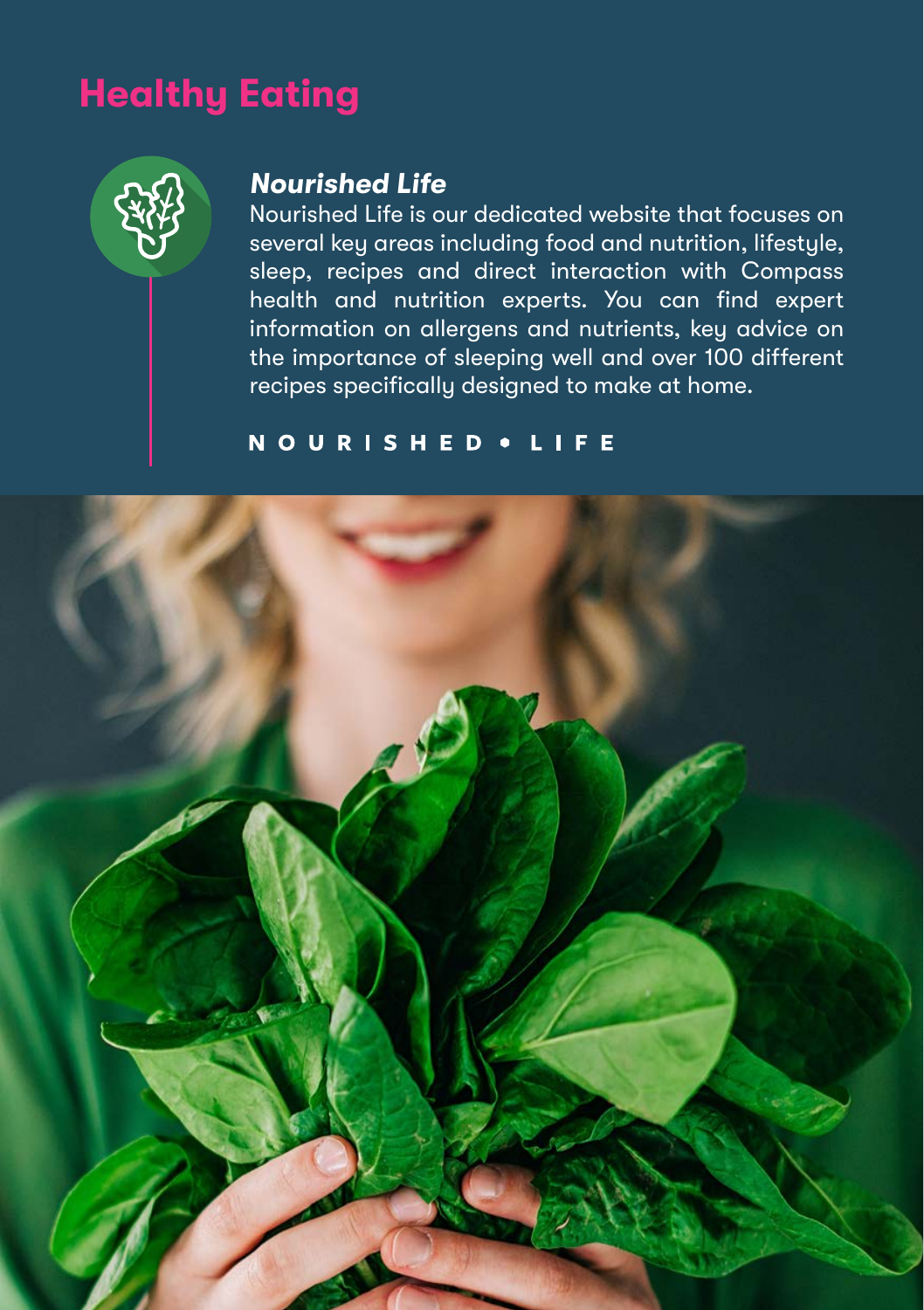## **Financial Wellbeing**



### *Financial Wellbeing Programme*

Moneu is often a difficult topic to talk about with others. Compass have partnered with HSBC UK to deliver a financial wellbeing programme that offers:

- Financial wellbeing webinars
- Confidential 1:1 financial health check
- A financial fitness hub

No matter what stage of life you're at, this programme is designed to empower you to take control of your finances now and for the future. For more information please visit **My Learning Portal.**

### *Pension*

Saving for our future is important to our financial wellbeing. We have partnered with NEST to provide our pension's auto-enrolment scheme. Contributions start at 3% employer and 5% colleague, but you can contribute more if you wish.

Compass colleagues also have the option to join an occupational Money Purchase Pension Scheme called CRISP (Compass Retirement Income Savings Plan) which is administered by Aviva. Depending on your business area there may be other schemes available.

\* Subject to qualifying conditions and eligibility.

### *Life Assurance*

We recognise that having provision for your loved ones in unfortunate unforeseen circumstances is important. We therefore offer a Death in Service benefit for colleagues with over one year's service.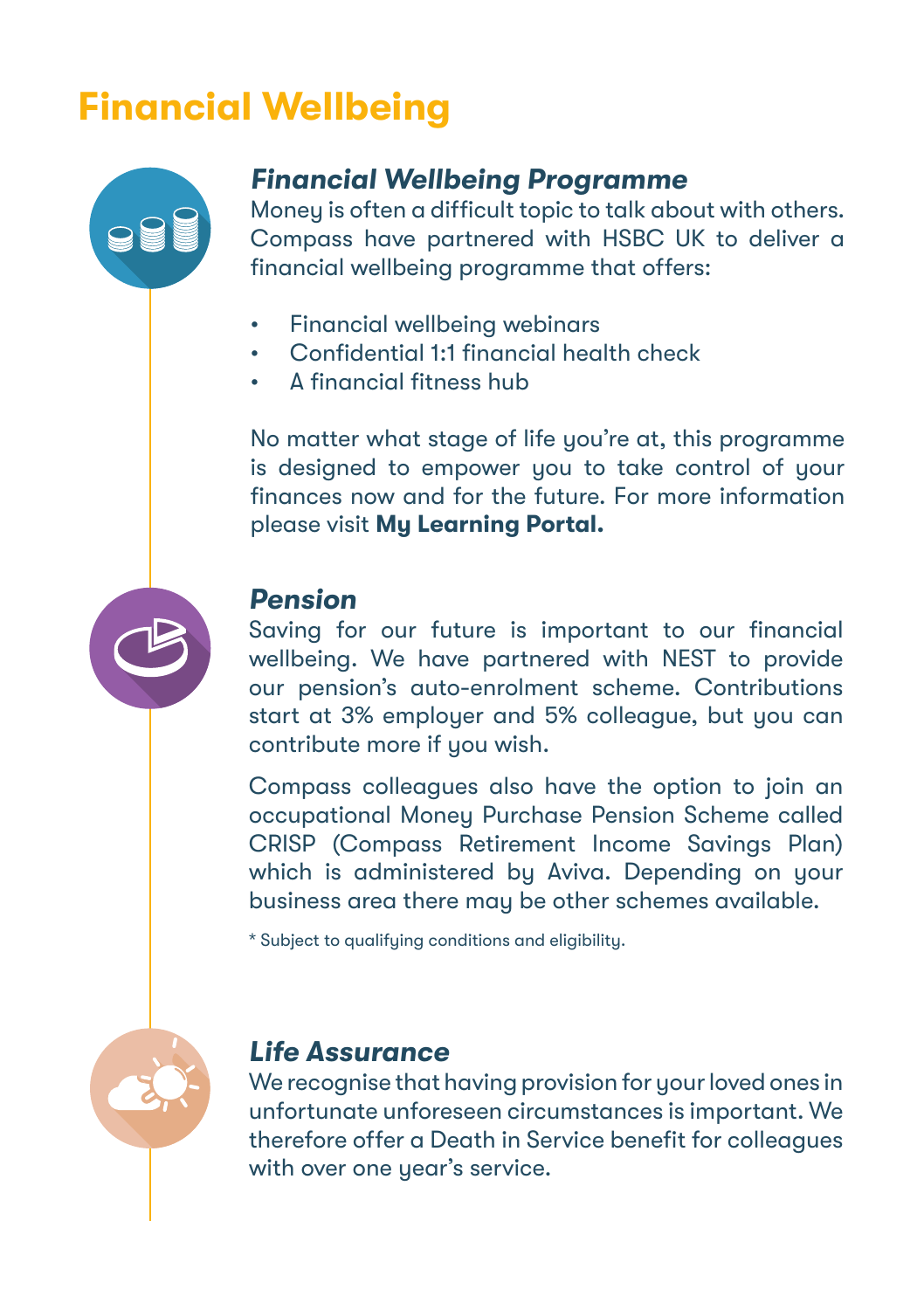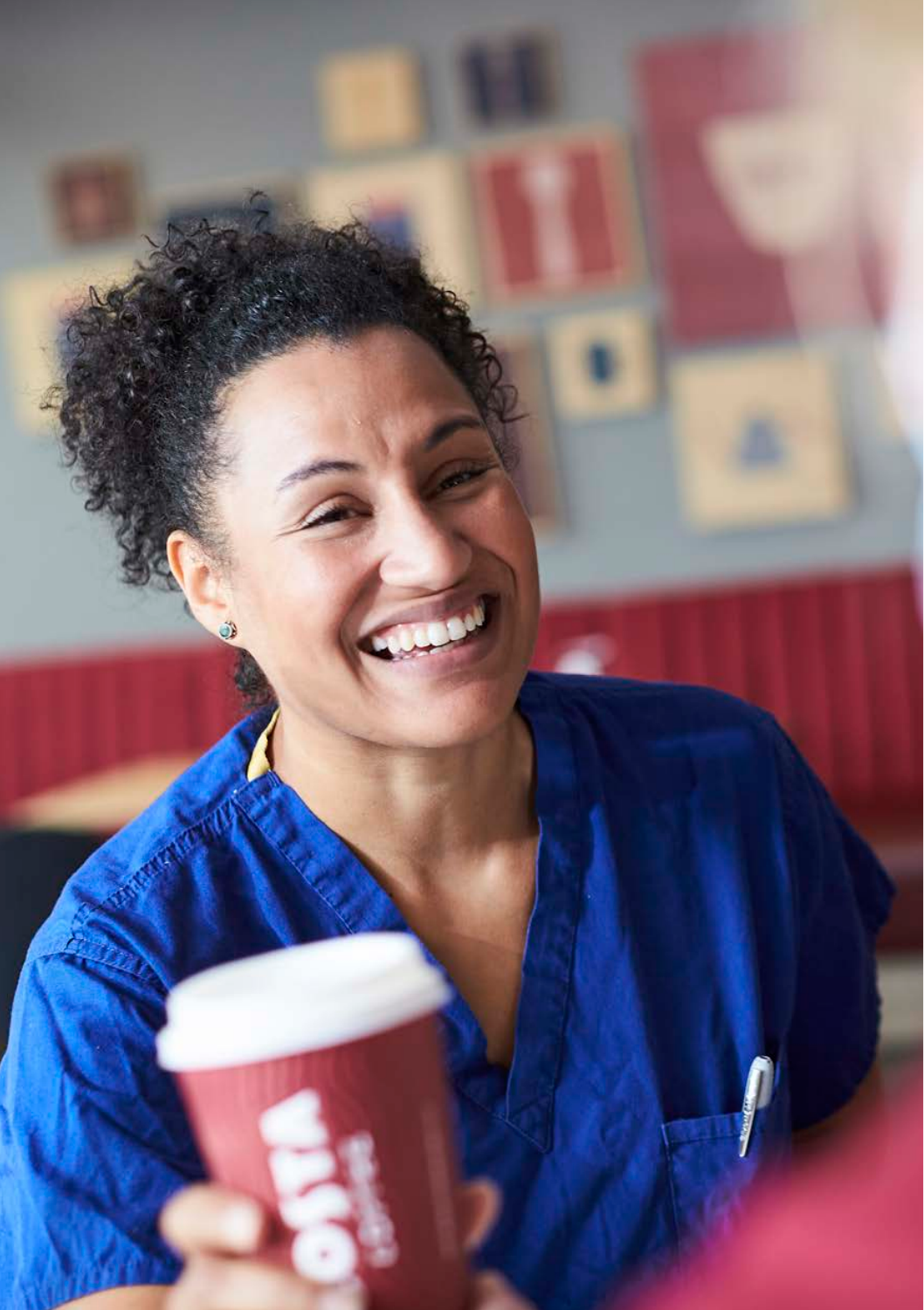### **Financial Wellbeing**



#### *Sharebuy Scheme*

Sharebuy is a flexible, tax-efficient way to invest money from your monthly salary to buy shares in Compass. Colleagues can join the scheme after six months service with Compass, by choosing to invest a fixed amount of your gross salary (before tax & NI) or a lump sum up to a maximum of 10% of your salary.

\* Subject to qualifying conditions and eligibility.

### **Other Benefits**



### *From Babies with Love*

To support new parents Compass has partnered with Babies with Love to provide a gift from a selection of beautiful, ethical baby gifts and clothes. Babies with Love is a wonderful charity whose profits go to helping under-privileged children all over the world. All parents – mothers, fathers, same-sex partners, and adoptive parents – are eligible to receive a gift when their child arrives. For more information, please speak to your line manager.

Powering Compass Group

### Compass Recruits **Refer a Friend Scheme**

Our Refer a Friend scheme is a great opportunity for existing colleagues to shout about what a great company Compass is and recommend the company to your family and friends. Colleagues can earn from £200 to £500 for a successful referral who has been employed with the business for a period of 6 months.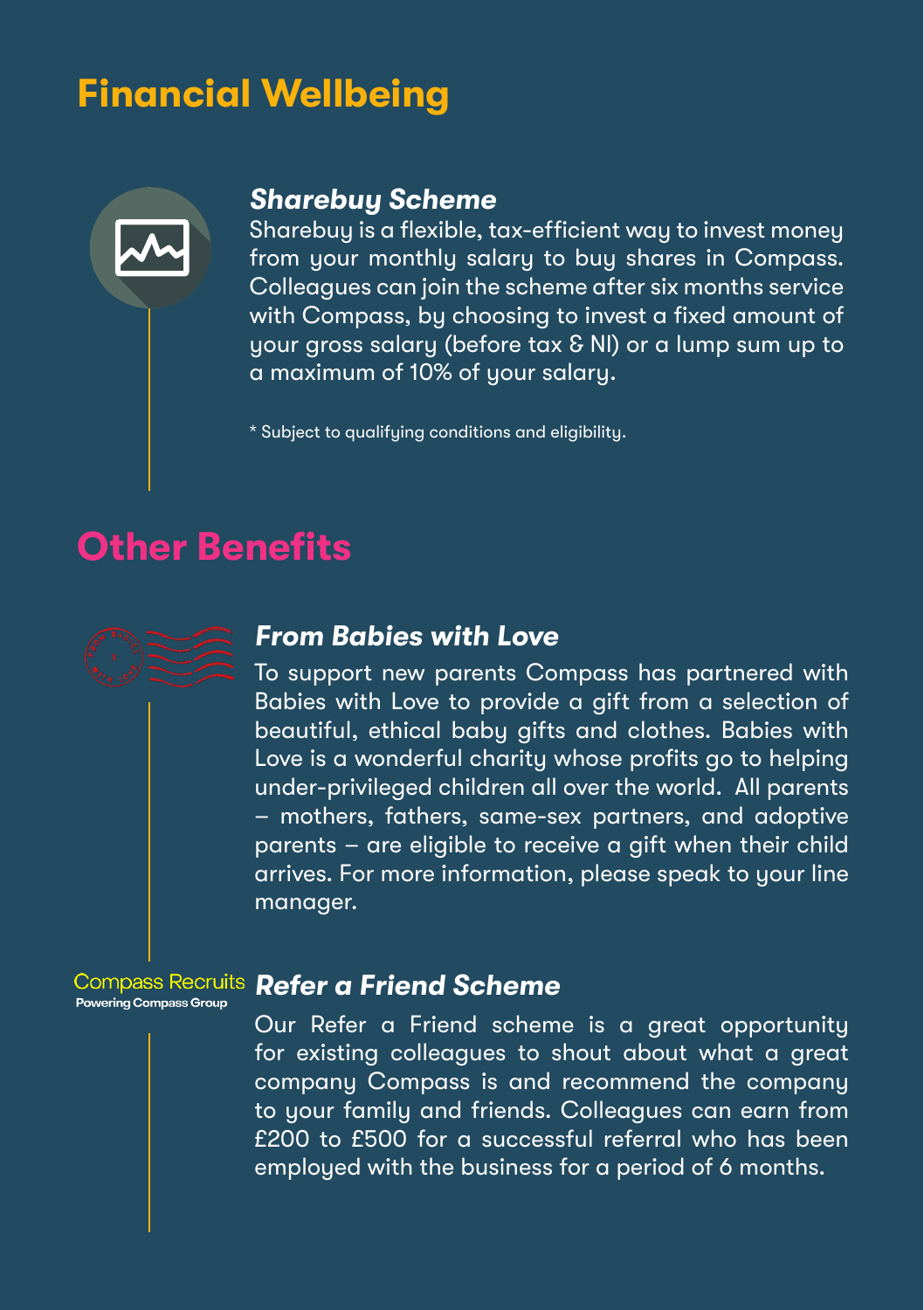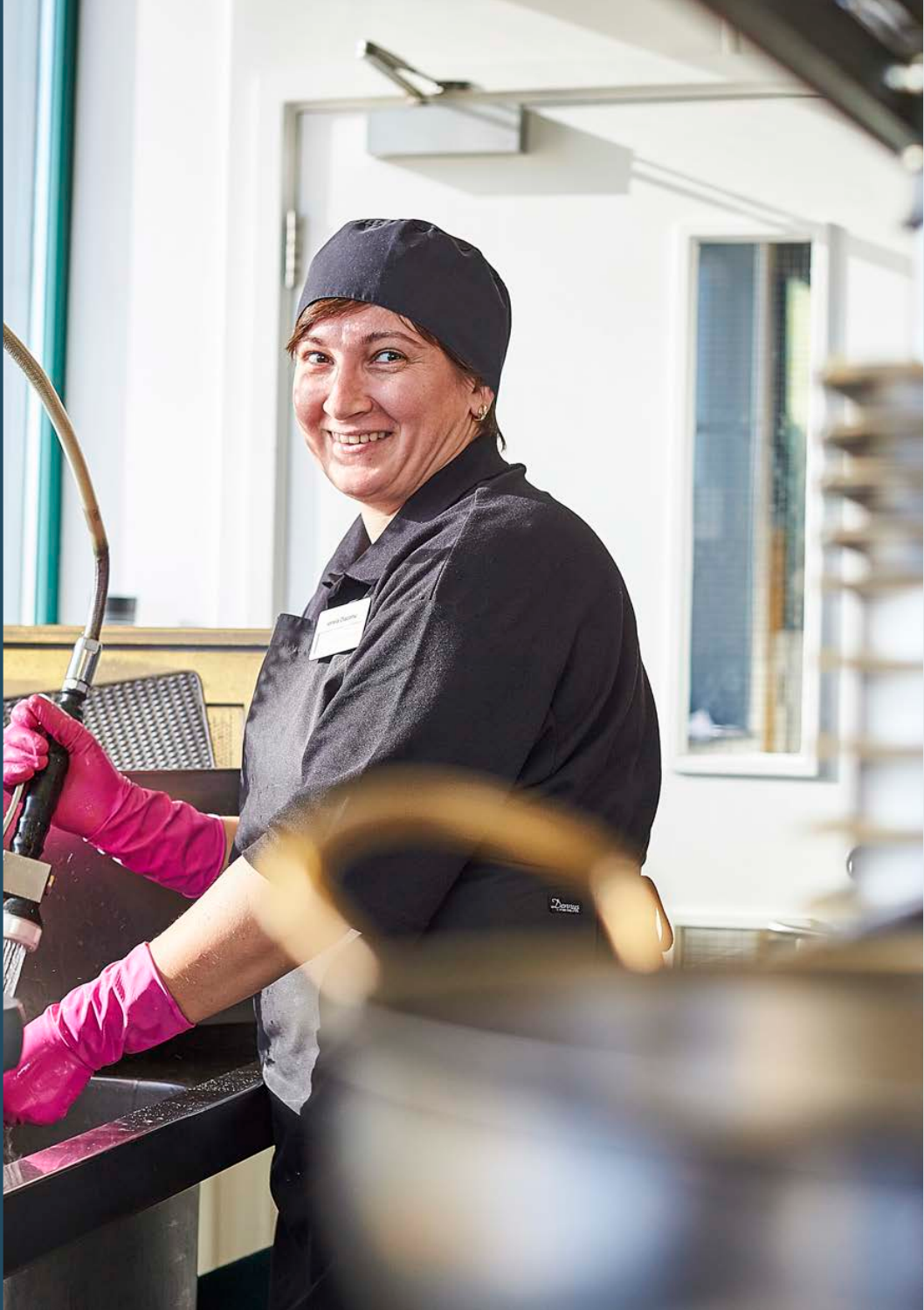### **Other Benefits**

 $\left( 6\right)$ 



Compass will provide an eye examination voucher for those requiring a Display Screen Eye Test. If spectacles are required for DSE then Compass will also contribute to the cost of basic spectacles. For more information please speak with your line manager.

#### *Vodafone*

Compass has teamed up with Vodafone to offer our colleagues exclusive discounts on a variety of Vodafone's products.

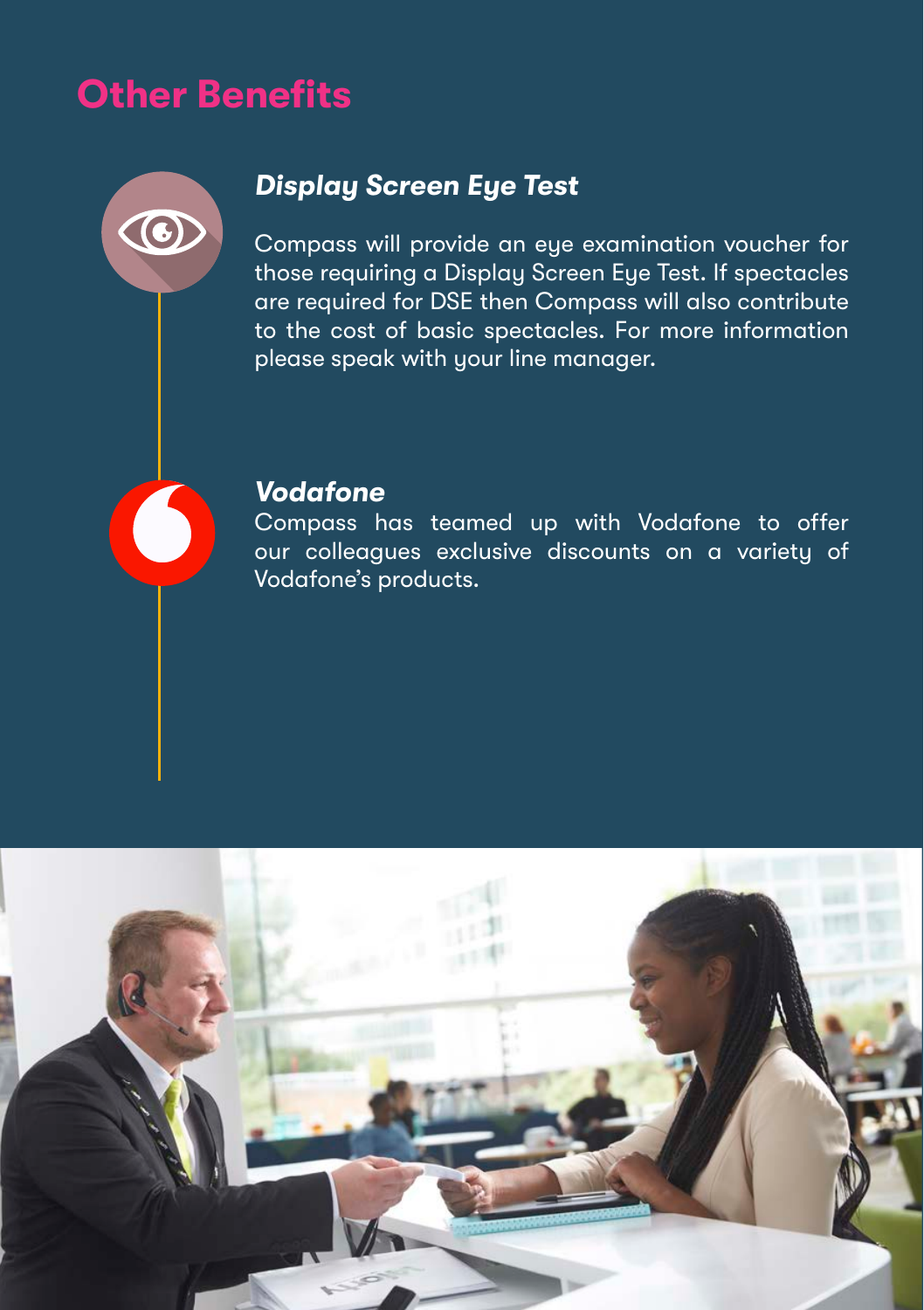

### *Vauxhall Car Scheme*

We have partnered with Vauxhall to provide our Car Saving Scheme. The scheme offers you exclusive access to boosted discounts on a range of brand-new Vauxhall vehicles. You can also nominate three family or friends per year.



### *Discounted UK Stays & The Venues Collection*

Thinking of a staycation? Colleagues can access exclusive offers at five different locations across the UK. This offer includes bed and breakfast (dinner at some locations).

The Venues Collection provides a selection of diverse event spaces to meet your objectives and support your event goals at a discounted rate.

Additional information on these benefits can be found on our *Benefits platform under Exclusives.*